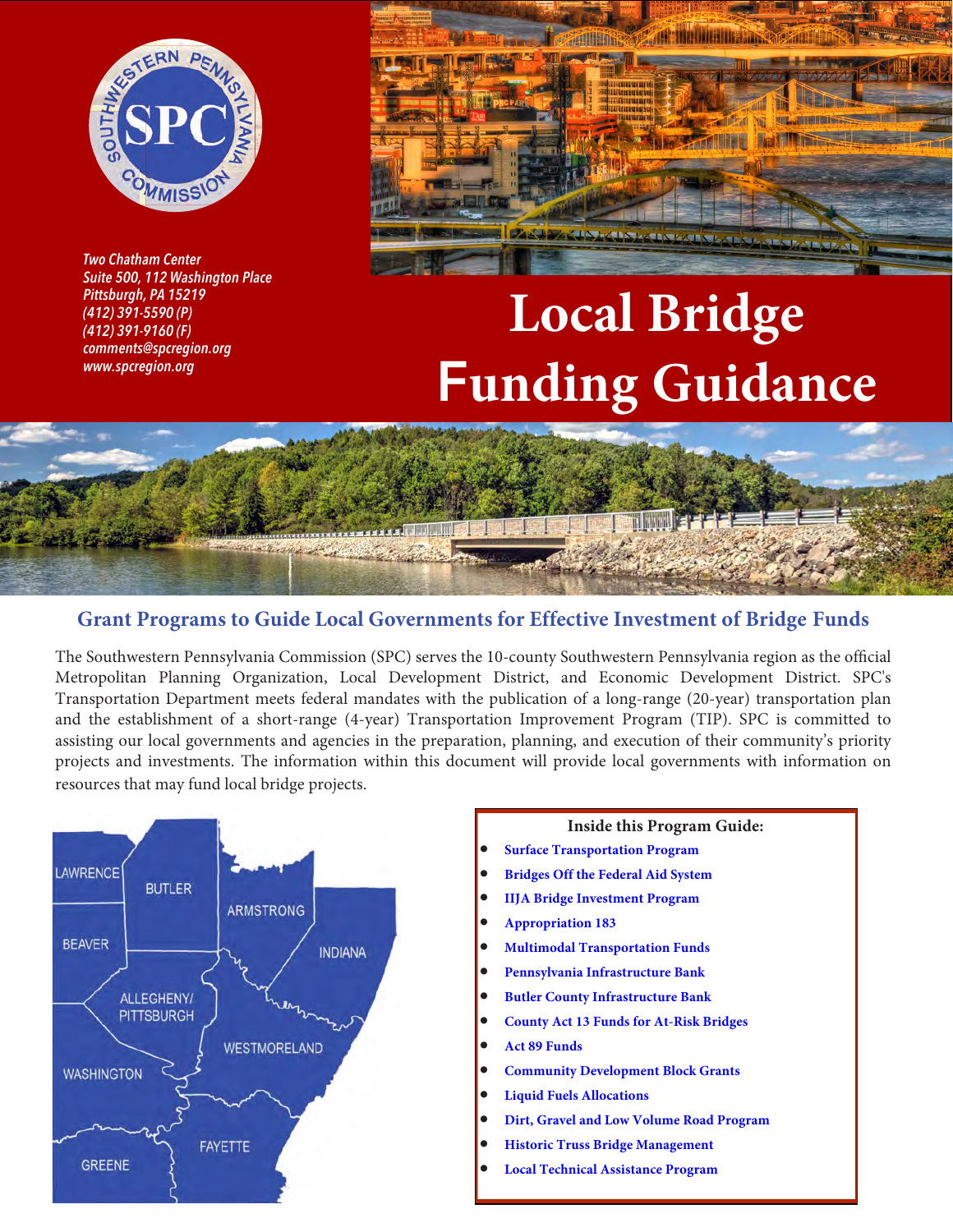### **Funding Process**

As the MPO of the Southwestern Pennsylvania region, SPC is required to develop the Transportation Improvement Program (TIP) every two years. The TIP identifies the region's highest priority transportation projects that are programmed to advance within a four year time period. The TIP includes a variety of investments towards improving the transportation network including roadways, bridges, bicycle and pedestrian facilities, public transportation and other transportation related projects and programs. SPC uses a continuing, collaborative, and comprehensive approach in developing the TIP. In each PennDOT district in the SPC region, a multidisciplinary group of planning partners representing PennDOT, transit providers, TMAs and member jurisdictions is utilized to submit and provide input on TIP candidate projects. Candidate bridge projects are evaluated utilizing bridge asset management systems that consider current bridge conditions and recommended treatment options. Each work group consists of representatives from each county, PennDOT, and SPC staff. Through the work group meetings, SPC leads a collaborative process to review both carryover and new candidate projects in development of the region's TIP update.

Local entities such as municipalities, townships, and boroughs should work with their respective county planning departments in developing TIP candidate bridge projects for considering TIP funds. Due to funding constraints, SPC encourages local entities to explore other sources of funds to address local bridge infrastructure. This local bridge funding guidance document provides resources for local entities seeking funding for local bridges.

|                                                | <b>Number of Locally Owned</b><br><b>Bridges in the SPC Region</b> |      |  |  |
|------------------------------------------------|--------------------------------------------------------------------|------|--|--|
|                                                | <b>District 10</b>                                                 | 586  |  |  |
|                                                | Armstrong                                                          | 136  |  |  |
|                                                | <b>Butler</b>                                                      | 294  |  |  |
|                                                | Indiana                                                            | 156  |  |  |
|                                                | <b>District 11</b>                                                 | 1074 |  |  |
|                                                | Allegheny                                                          | 796  |  |  |
|                                                | <b>Beaver</b>                                                      | 122  |  |  |
|                                                | Lawrence                                                           | 156  |  |  |
| Н<br>LIMIT<br>19<br>TONS<br>田田<br><b>TILVA</b> | <b>District 12</b>                                                 | 1072 |  |  |
| <b>ONCOMING</b>                                | Fayette                                                            | 226  |  |  |
|                                                | Greene                                                             | 180  |  |  |
|                                                | Washington                                                         | 328  |  |  |
|                                                | Westmoreland                                                       | 338  |  |  |
|                                                | <b>Total</b>                                                       | 2732 |  |  |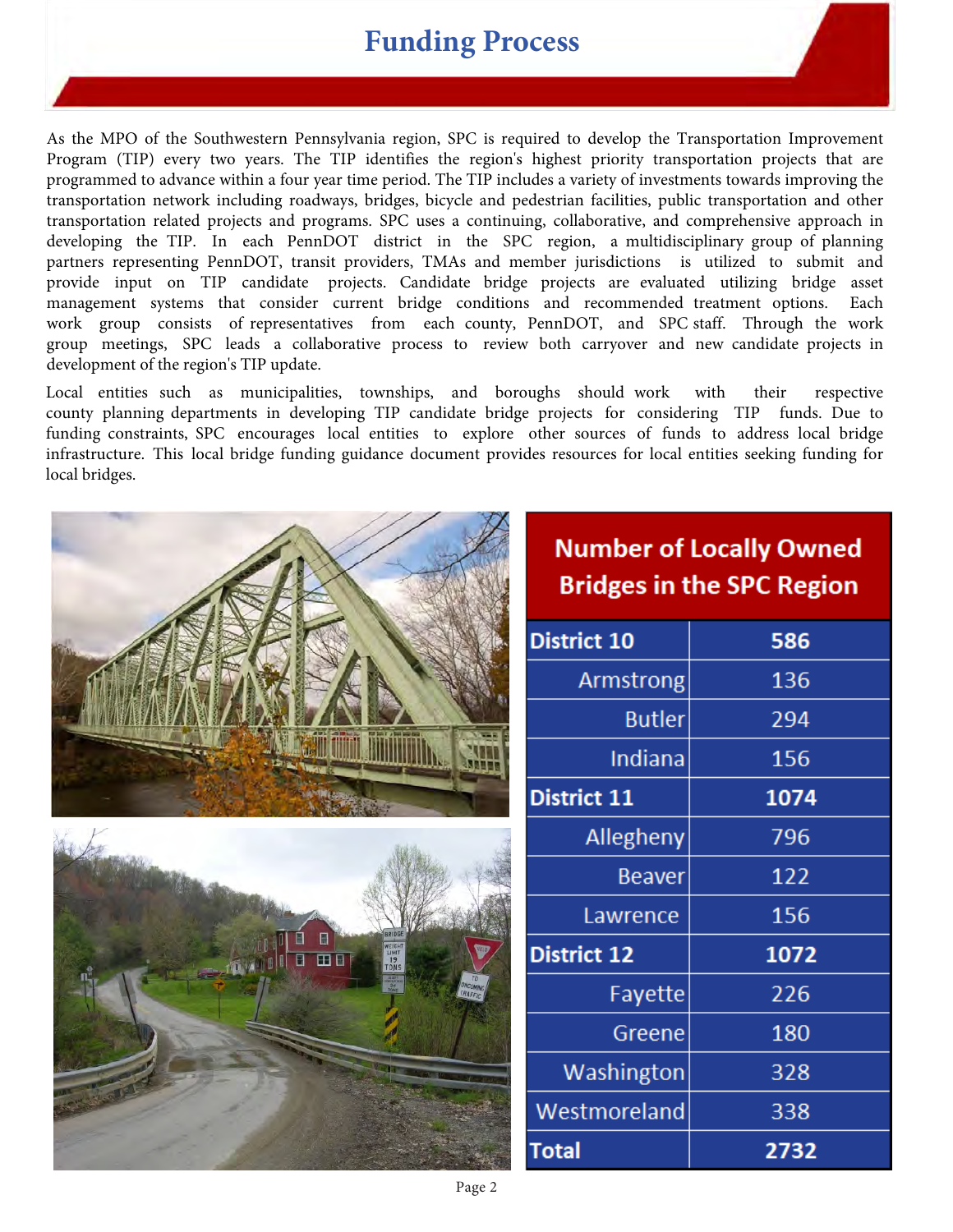# **Federal Bridge Funds**

<span id="page-2-0"></span>The Federal-Aid System identifies roadways and bridges that are eligible to receive federal highway funds. Authorized by Congress, these funds provides bridges on federally designated highways with an opportunity to undergo rehabilitation and reconstruction projects. However, there are some federal highway funds that can be used on local bridges. These programs include the Surface Transportation Block Grant Program (STBG) and the Bridges off the Federal-Aid System Program (BOF). The following sections provide details on both the STBP and BOF program. Since these funds are required to be programmed onto the TIP. Bridges that use these funds must adhere to all federal regulations pertaining to programming and project development. For more information pertaining to local project administration and delivery consult PennDOT's Publication 740.

(Publication 740- **[http://www.dot.state.pa.us/public/pubsforms/Publications/PUB%20740.pdf\)](http://www.dot.state.pa.us/public/pubsforms/Publications/PUB%20740.pdf)**

#### **Surface Transportation Block Program**

**Purpose:** The FAST Act provides flexible spending to address transportation needs on any federal-aid highway, bridge, and tunnel project on any public road. Bridge projects that are eligible for STP funds include preservation and improvement of bridge condition and performance on any bridge on any public road. If a state is not compliant with national bridge inspection standards established by the Secretary, a portion of these funds must be used to correct this issue.

**Eligibility:** Bridges on the Federal Aid STP Network. Visit **<https://arcg.is/KLXTa>** for information regarding funding network.

**Match/Funding:** 80% Federal Match; In some cases, the remaining 20% is often met with 15% State and 5% Local.

**Website: <https://www.fhwa.dot.gov/specialfunding/stp/160307.cfm#g>** 

#### **Bridges Off The Federal-Aid System Program**

**Purpose:** The Bridges off the Federal-Aid System (BOF) program provides federal funding to bridges that are located off the Federal-Aid Network and meet the National Bridge Inventory (NBI) Length Criterion of 20 feet. These funds can be used for bridge replacement, rehabilitation, and maintenance projects. In most cases, BOF funds have been used for bridge replacement projects in the SPC region.

**Eligibility:** PennDOT; Counties; Municipalities. Visit **<https://arcg.is/KLXTa>** for information regarding funding network.

**Match/Funding:** 80% Federal Match; In some cases, remaining 20% is often met with 15% State and 5% Local.

**Website: <https://www.fhwa.dot.gov/specialfunding/stp/160307.cfm#g>**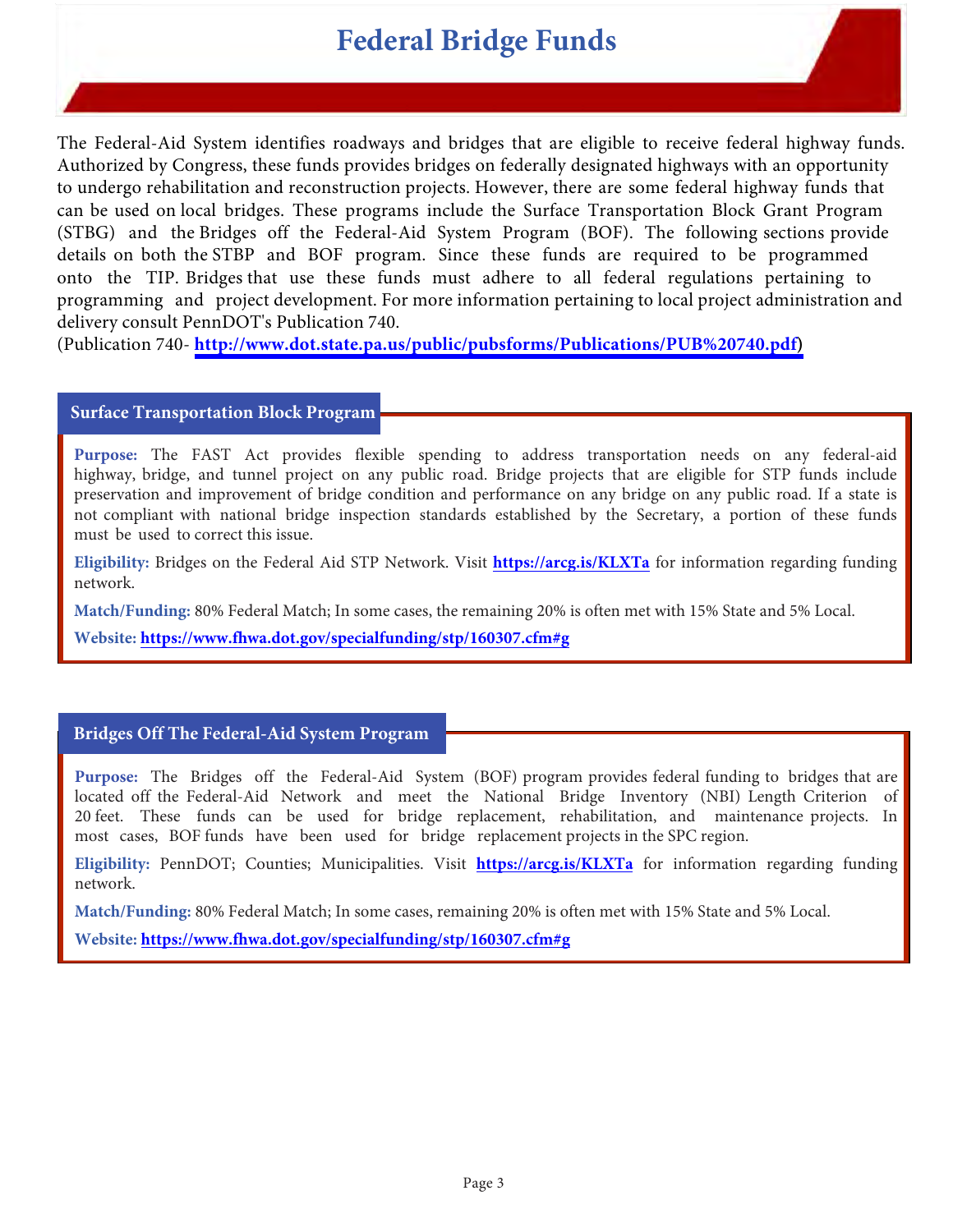# **Federal Bridge Funds**

#### **IIJA Bridge Investment Program**

**Purpose:** The Infrastructure Investment and Jobs Act (IIJA) creates a new competitive "bridge investment program" to encourage bridge repair that will improve safety, efficiency, and reliability of people and freight movement, and leverages non-federal contributions. The program also allows bridge bundling and culvert work as well.

**Eligibility:** PennDOT; MPOs with population over 200,000; Local governments; Special purpose district of public authority with a transportation function; Federal land management agency; Tribal government.

**Website: https://www.fhwa.dot.gov/bipartisan-infrastructure-law/bfp.cfm**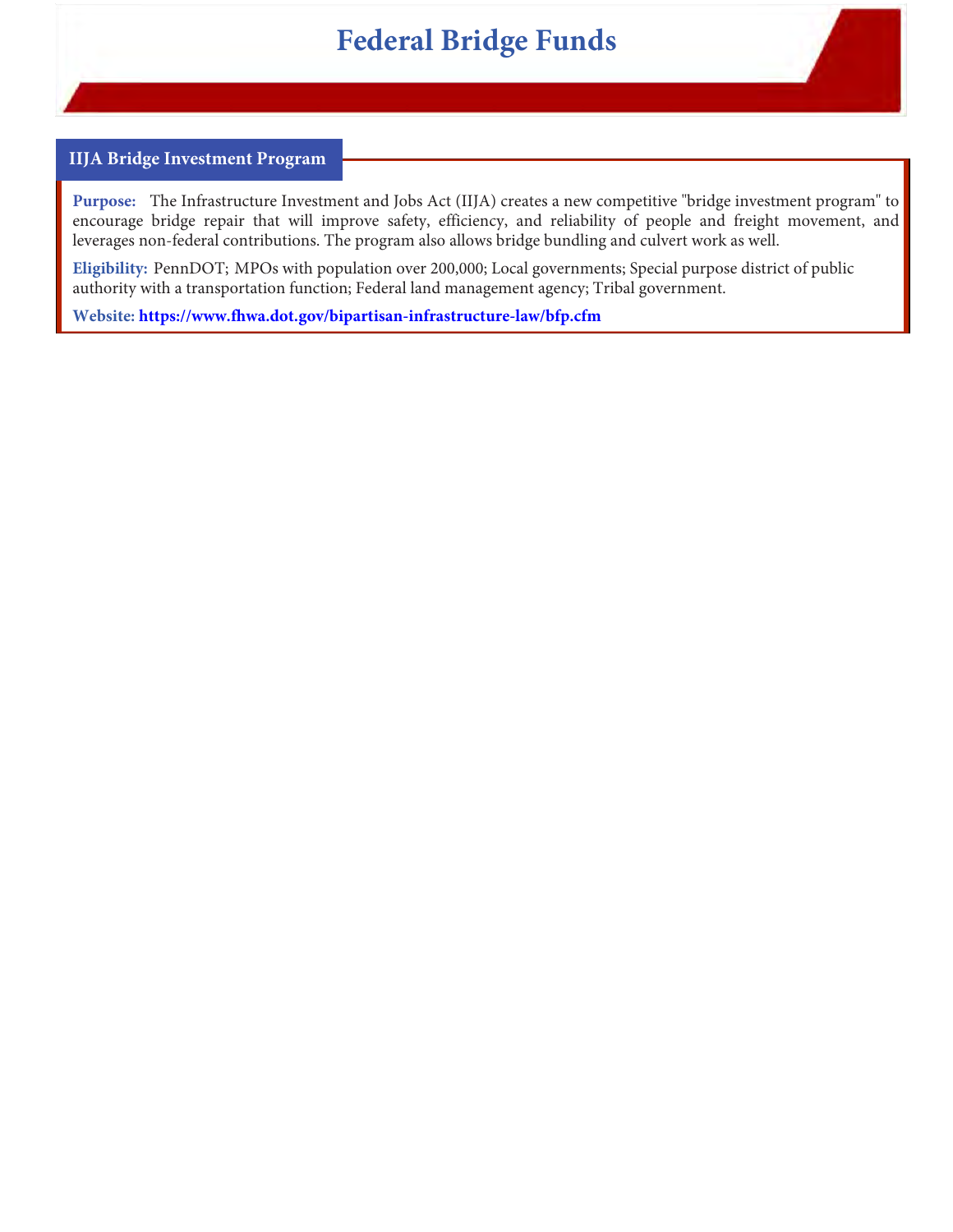<span id="page-4-0"></span>This section outlines both state and local bridge funds made available to localities to expedite and advance local bridge projects. State and local funds are made available through different funding channels such as competitive grant programs, bridge infrastructure loans, and disbursement of fees to local government. Bridges receiving state funds would need to work with SPC/PennDOT to determine if these bridges would need to be on the state capital budget.

#### **Appropriation 183 Funds**

**Purpose:** State Appropriation 183 state funds are used for the rehabilitation, reconstruction, and replacement of state bridges. Typically these funds are used to match federal funds on PennDOT bridge projects.

#### **Eligibility:** PennDOT.

**Match/Funding:** The ratio of state funds applied depends upon the scope of work and if federal funds are applied to the project. If federal funds are applied, the state's ratio can range from 10% to 15%. If no federal funds are being applied, then the state funding ratio can be 80%.

#### **Multimodal Transportation Fund**

**Purpose:** The Multimodal Transportation Fund provides grants to improve transportation assets that enhance communities, bicycle and pedestrian, transit revitalization, and bridge projects. Regarding bridge projects, these funds can be used for right of way acquisition, construction, capital equipment, clearing and preparation of land, demolition of structures, environmental site assessment and studies, engineering, design and inspection costs, professional services (not to exceed 10% of the grant award), administrative costs (not to exceed 2% of the grant award), and project contingencies (not to exceed 5% of the grant award).

**Eligibility:** Counties; Municipalities; Townships; Boroughs; Councils of Governments; Businesses; Economic Development Organizations; Public Transportation Agencies; Rail Freight; Passenger Rail; and Ports

**Match/Funding:** Grants are made available to projects that have a total cost between \$100,000 and \$3,000,000. The match for local entities is up to 30% of the cost. Matching funds shall consist only of cash contributions, however, allocated fees/taxes paid directly to the local governments (i.e. Liquid fuel taxes) may be used as a local match if the project is an eligible use of those funds. Under certain conditions, the cost from pre-construction activities can be used as part of the matching funds.

**Website: <https://www.penndot.gov/ProjectAndPrograms/MultimodalProgram/Pages/default.aspx>**

#### **PennDOT Pennsylvania Infrastructure Bank (PIB)**

**Purpose:** The PIB program provides low-interest loans to accelerate priority transportation projects. Loan emphasis is on construction projects, but other project phases such as design, right-of-way acquisition, and transportation equipment purchases will be considered. Bridge projects financed by the PIB include rehabilitation, replacement, and maintenance equipment.

**Eligibility:** Counties; Municipalities, Townships, Boroughs, Transportation Authorities; Economic Development Agencies; Non-Profit Organizations; and Private Corporations

**Deadline:** Applications may be submitted at any time and are considered on an ongoing basis.

**Match/Funding:** For equipment loans, a 50% match is required. There are no match requirements for all other loans. PIB will finance up to 100% of the costs, including borrowing costs such as attorney fees or any other costs associated with completing the loan.

**Website:<http://www.penndot.gov/ProjectAndPrograms/Planning/Pages/PA-Infrastructure-Bank.aspx>**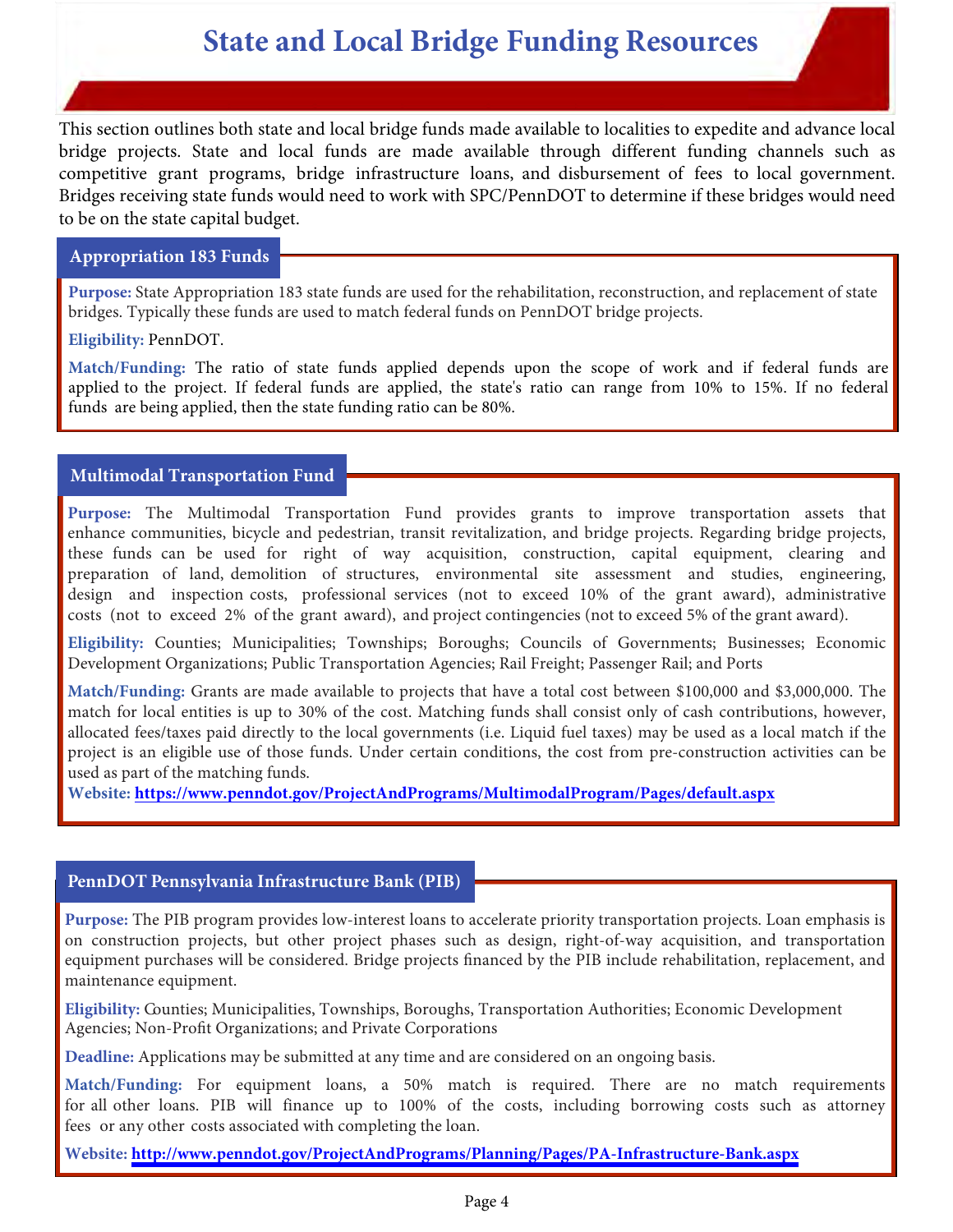#### <span id="page-5-0"></span>**Butler County Infrastructure Bank (BCIB)**

**Purpose:** The Butler County Infrastructure Bank Program provides reduced interst loan financing for eligible project costs to support infrastructure and other improvements projects county wide. Eligible bridge projects include construction, reconstruction, non-routine maintenance and repair of bridges.

**Eligibility:** Butler County Municipalities; Municipal Authorities (May require credit support from a local government unit).

**Match/Funding:** The maximum term for a BCIB loan is 10 years, unless otherwise determined by the Board of Commissioners. Eligible applicants may be awarded at a fixed reduced interest rate for the 10 year term equal to a 1.5% intrest rate subsidy on the financing secured by the County.

**Website:<http://www.co.butler.pa.us/bc-infrabank>**

#### **County Act 13 Funds for At-Risk Bridges**

**Purpose:** County Act 13 Funds allocates a portion of the Marcellus Shale Impact Fee to the Marcellus Legacy Fund under the Highway Bridge Improvement Restricted Account in the Motor License Fund. Funds are used to fund locally owned, at-risk, deteriorated bridge replacement or rehabilitation projects. Preventative maintenance and bridge inspections are not eligible for these funds.

#### **Eligiblity:** Counties.

**Match/Funding:** Act 13 Funds are issued to counties, therefore, they are considered local funds. These funds may be used as local match on a TIP project if applicable.

**Website: htt[p://www.dot.state.pa.us/public/bureaus/PlanningResearch/Act13Guidance.pdf](http://www.dot.state.pa.us/public/bureaus/PlanningResearch/Act13Guidance.pdf)**

#### **Act 89 Funds**

**Purpose:** Act 89 Funds are allocated to each county for construction, reconstruction, maintenance, and repair of county-owned bridges as well as bridge inspections and bridge engineering cost.

**Eligibility:** Counties

**Match/Funding:** Funds are allocated on the first business day in June and December of each year.

**Website:<http://www.dot.state.pa.us/public/PubsForms/Publications/Pub%209.pdf>**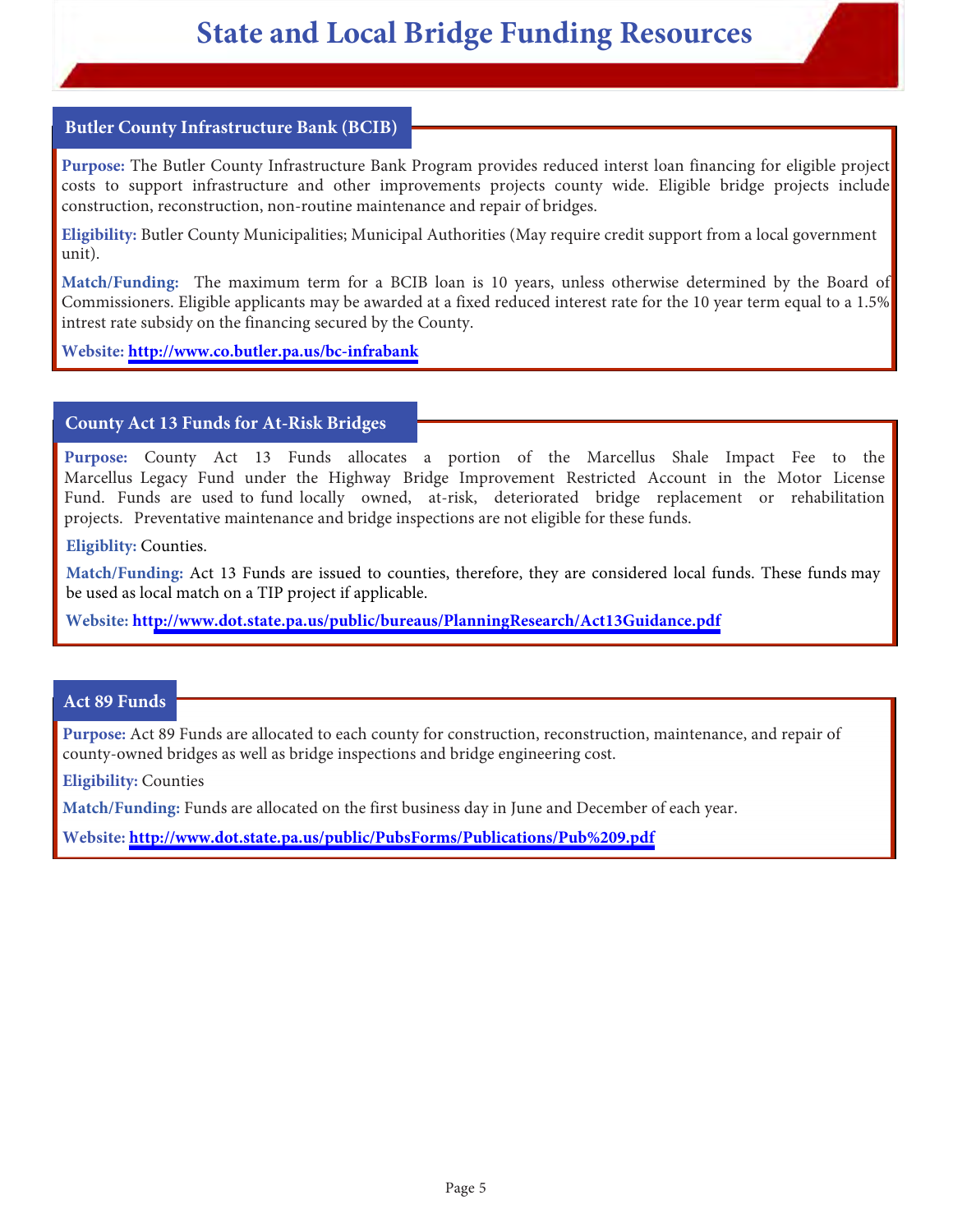#### <span id="page-6-0"></span>**Community Development Block Grants**

**Purpose:** The Community Development Block Grant (CDBG) program provides funding and assistance for community development activities for federally designated communities. Eligibility requirements include an entitlement program which provides annual funding to designated municipalities that is available to all municipalities that are not direct federal recipients of CDBG funds and State Act 179 entitlement municipalities with a population less than 10,000. Eligible activities include improvements .

**Eligibility:** Counties; Municipalities; Townships; Boroughs.

**Match/Funding:** Minimum award of \$100,000 with no ceiling limit. 70% of each grant must be used for activities that benefit low-and-moderate-income persons.

**Website:<https://dced.pa.gov/programs/community-development-block-grant-cdbg/>** 

#### **County and Municipal Liquid Fuels Allocations**

**Purpose:** Municipal and county liquid fuel allocations are funds given to respective entities for infrastructure projects. Accepted bridge projects may include construction, reconstruction, maintenance of bridges, Right-of-Way acquisition, bridge equipment, salary and benefits of road crews or employees performing work on county-owned bridges, and engineering and administrative costs. A full list of eligible activities can be found on visiting the the following link.

**Eligibility:** Counties; Municipalities; Townships; Boroughs.

**Match/Funding:** Municipal Liquid Fuels are distributed to eligible municipalities each March. County Liquid Fuels are distributed to eligible counties each June and December. It is possible for a county to allocate funds from their distribution to political subdivision for bridge projects.

**Website: <http://www.dot.state.pa.us/public/PubsForms/Publications/Pub%209.pdf>**

#### **PA Dirt, Gravel and Low Volume Road Maintenance Program**

**Purpose:** The PA Dirt, Gravel and Low Volume Road Maintenance Program provides education, technical assistance, and grant funding to locally owned public roads. This program is designed to reduce environmental impacts from public roads and to provide relief for maintenance costs to local governments. Funds can be used to replace undersized bridge structures that are prone to flooding, have high maintenance cost, and impede aquatic life.

**Eligibility:** Mostly townships, municipalities, or boroughs apply, however, the program is open to any state or local public road-owning entity.

**Match/Funding:** \$28 Million to Conservation Districts in 65 counties with \$8 million earmarked to paved low volume roads.

**Website: <http://www.dirtandgravel.psu.edu/pa-program-resources>**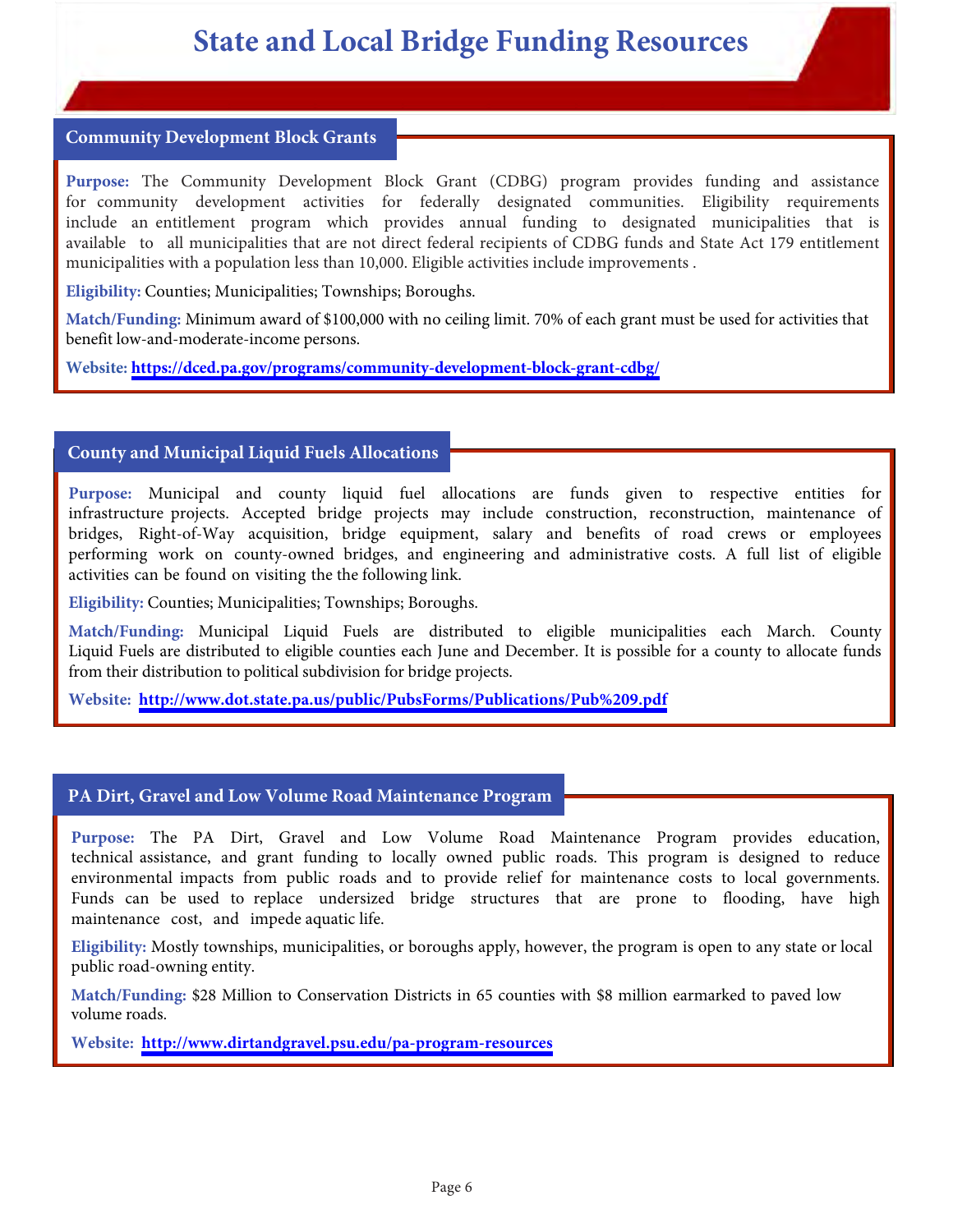#### <span id="page-7-0"></span>**Historic Truss Bridge Management**

**Purpose:** PennDOT's Historic Truss Program provides funding to historic truss bridges that extends the useful life through routing maintenance and repair or to reuse the bridge for a different transportation need such as bicycle and/or pedestrian infrastructure.

**Eligibility:** Bridges must be extant historic metal truss bridges and included in the Historic Truss Bridge Management Plan.

**Match/Funding:** Funds are through the Historic Metal Truss Bridge Rehabilitation Program. The program includes \$18 million over a ten-year period as approved on the Twelve Year Plan. \$1 million for the first two years (FFY 2023 and FFY 2024) and \$2 million/FFY for the remaining years.

**[Website: https://www.penndot.gov/ProjectAndPrograms/Cultural%20Resources/Historic%20Bridges/Pages/](https://www.penndot.gov/ProjectAndPrograms/Cultural%20Resources/Historic%20Bridges/Pages/default.aspx) default.aspx**

#### **Local Technical Assistance Program**

**Purpose:** The Local Technical Assistance Program (LTAP) provides courses to municipalities to share transportation knowledge, improve road and bridge maintenance and safety skills and put research and new technology into practice at the municipal level. For bridge related courses, LTAP offers bridge maintenance & inspection course to help municipalities identify their responsibilities of being a bridge owner and bridge maintenance practices.

**Eligibility:** Municipalities

**Match/Funding:** Courses are offered at little to no cost to municipalities.

**Website: <https://gis.penndot.gov/LTAP/default.aspx>**